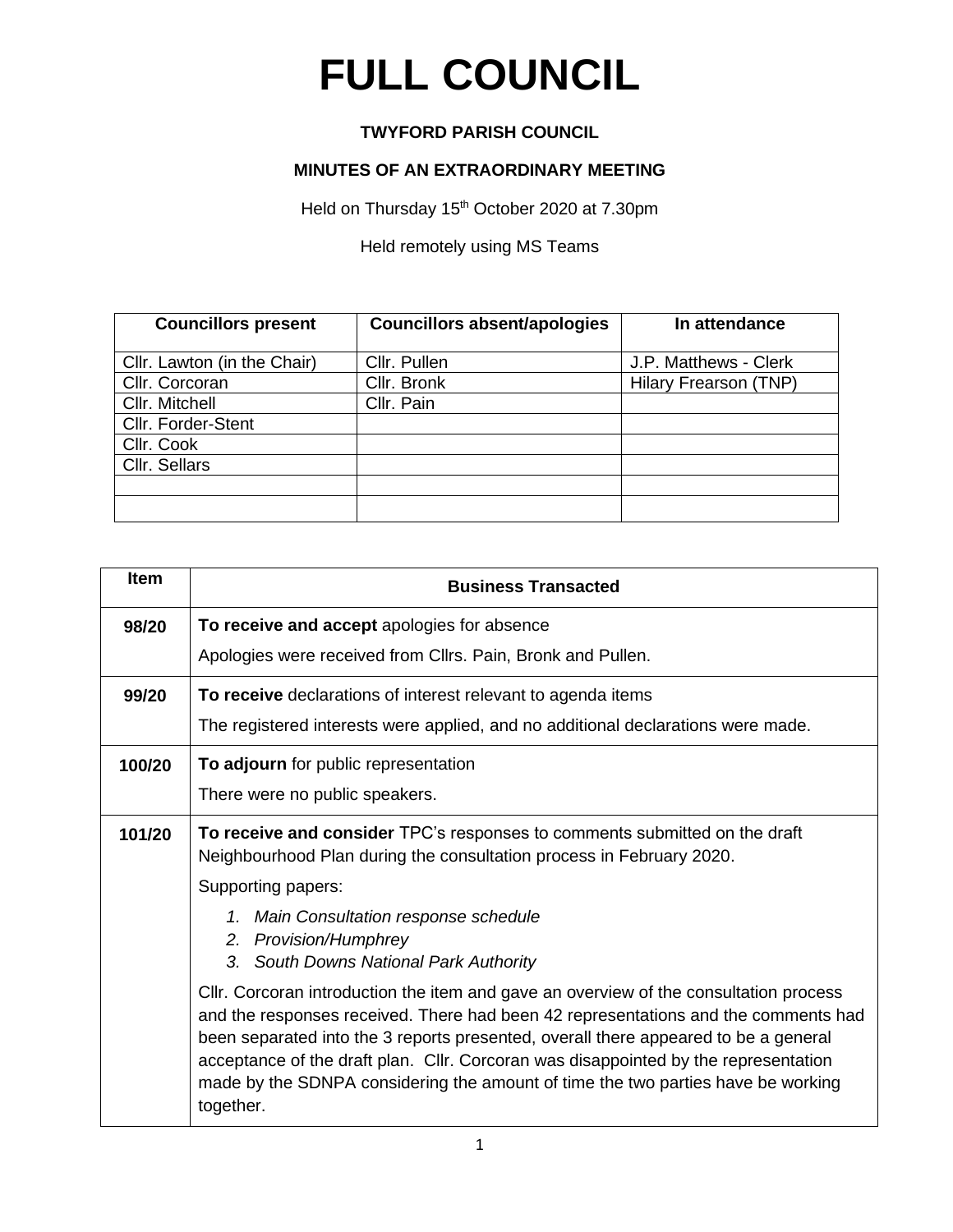|        | CIIr. Mitchell was very pleased with range of comments made and the considered<br>responses to each comment. He thanked those involved who had spent a considerable<br>amount of time assessing and providing each individual response.<br>The TNP responses in the 3 reports were approved.<br>Proposed by Cllr. Mitchell and Seconded by Cllr. Forder-Stent              |
|--------|----------------------------------------------------------------------------------------------------------------------------------------------------------------------------------------------------------------------------------------------------------------------------------------------------------------------------------------------------------------------------|
| 102/20 | To receive and consider the following notes, dealing with issues raised in consultation<br>process and in the period since the consultation closed                                                                                                                                                                                                                         |
|        | Supporting papers:                                                                                                                                                                                                                                                                                                                                                         |
|        | 4. Format and Repetition<br>5. HN1 House Sizes<br>6. HN 4 and 5 Affordable Housing; Criteria for Occupation<br>7. HN6 and 7 Limit on Extensions of Dwellings<br>8. HN 8 Orchard Close<br>9. ST1 Sustainable Tourism<br>10. BE1 and 2 Employment and Business<br>11. BE3 Twyford School<br>The notes were approved.<br>Proposed by Cllr. Cook and Seconded by Cllr. Sellars |
| 103/20 | To receive and consider for approval the draft Twyford Neighbourhood Plan, as<br>amended, for submission to the South Downs National Park Authority.                                                                                                                                                                                                                       |
|        | Supporting papers                                                                                                                                                                                                                                                                                                                                                          |
|        | 12. Schedule of Changes - amended draft Twyford Neighbourhood Plan<br>13. Post amended draft Twyford Neighbourhood Plan Consultation                                                                                                                                                                                                                                       |
|        | Several comments on presentational matters had been raised by Cllr. Pullen by email<br>and these were discussed. A further query on the ownership of the allotments was<br>deemed not a matter for the draft TNP.                                                                                                                                                          |
|        | The draft Twyford Neighbourhood Plan, as amended, was approved for submission to<br>the South Downs National Park Authority.                                                                                                                                                                                                                                               |
|        | Proposed by Cllr. Forder-Stent and Seconded by Cllr. Mitchell                                                                                                                                                                                                                                                                                                              |
| 104/20 | To agree that Council writes to the South Downs National Park Authority to seek<br>confirmation that the draft Twyford Neighbourhood Plan, as amended, complies with the                                                                                                                                                                                                   |